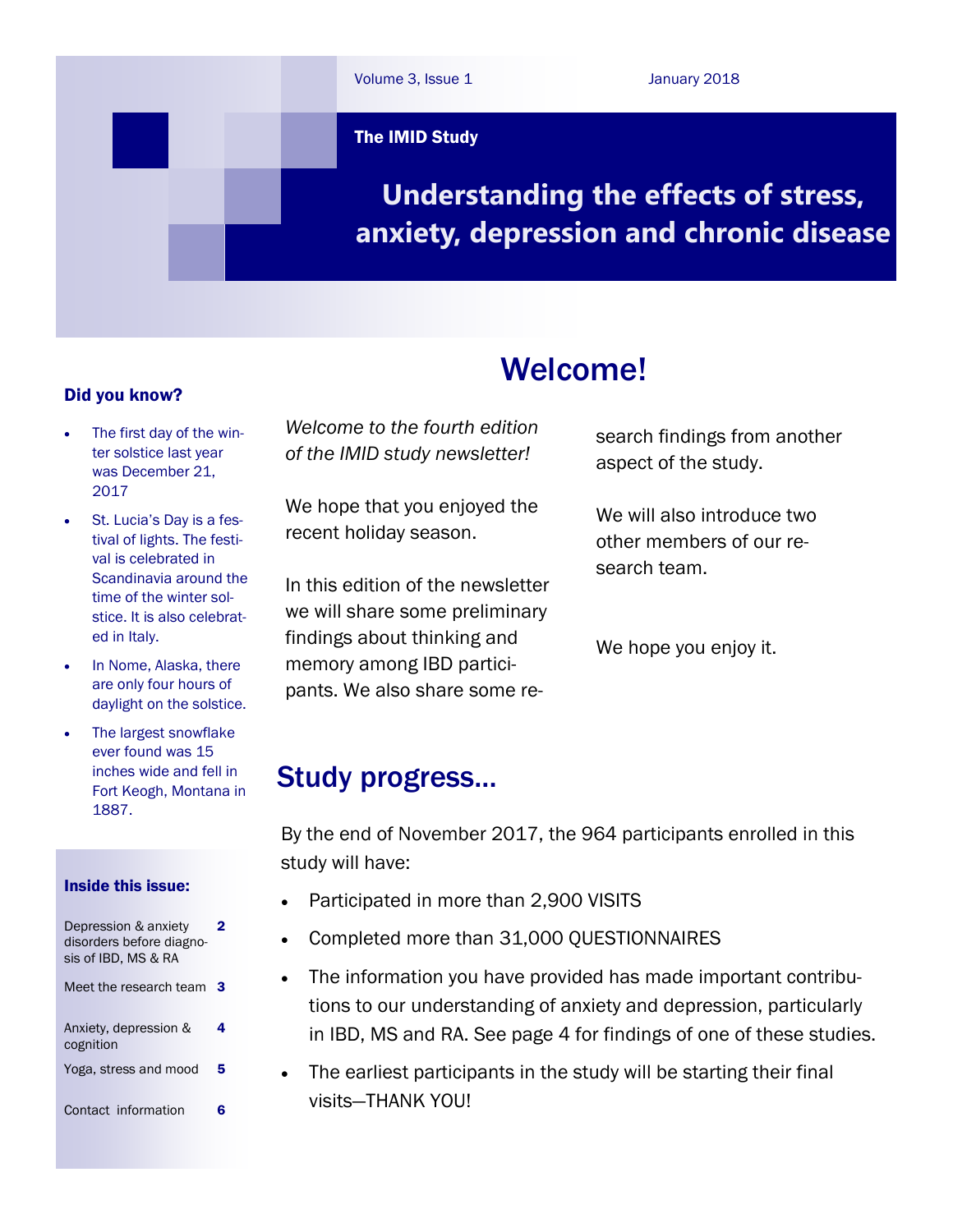## Depression and anxiety disorders may develop before diagnosis of IBD, MS and RA

#### *What was the question?*

without an IMID.

Using anonymous health service use information for Manitoba residents, we looked at the occurrence of depression and anxiety disorders in people with IBD, MS and RA.

#### *Who did we study?*

We compared people with any one of these immune conditions (the "IMID" group) to people of the same age and sex without IBD, MS or RA (the "matched" group). We found 12,141 Manitobans with an IMID and 65,424



#### *What did we look at?*

We looked for new diagnoses of depression or anxiety disorder in the 5 year period before the IMID was first diagnosed.

#### *What did we find?*

First, people in the IMID group were more likely to be newly diagnosed with depression or anxiety disorders compared to people without an IMID.

Second, new diagnoses of depression & new diagnoses anxiety disorder were most common in the year in which the IMID was diagnosed.

Third, New diagnoses of depres-

sion (to the left) & new diagnoses of anxiety disorder (below) occurred more often in the IMID group than the matched group as early as 5 years before the diagnosis of the IMID.

#### *What does it mean?*

There may common causes of depression, anxiety disorders and IMID such as IBD, MS & RA.

These findings also suggest that it is important to provide support to people with IBD, MS and RA who are dealing with stress, anxiety and depression.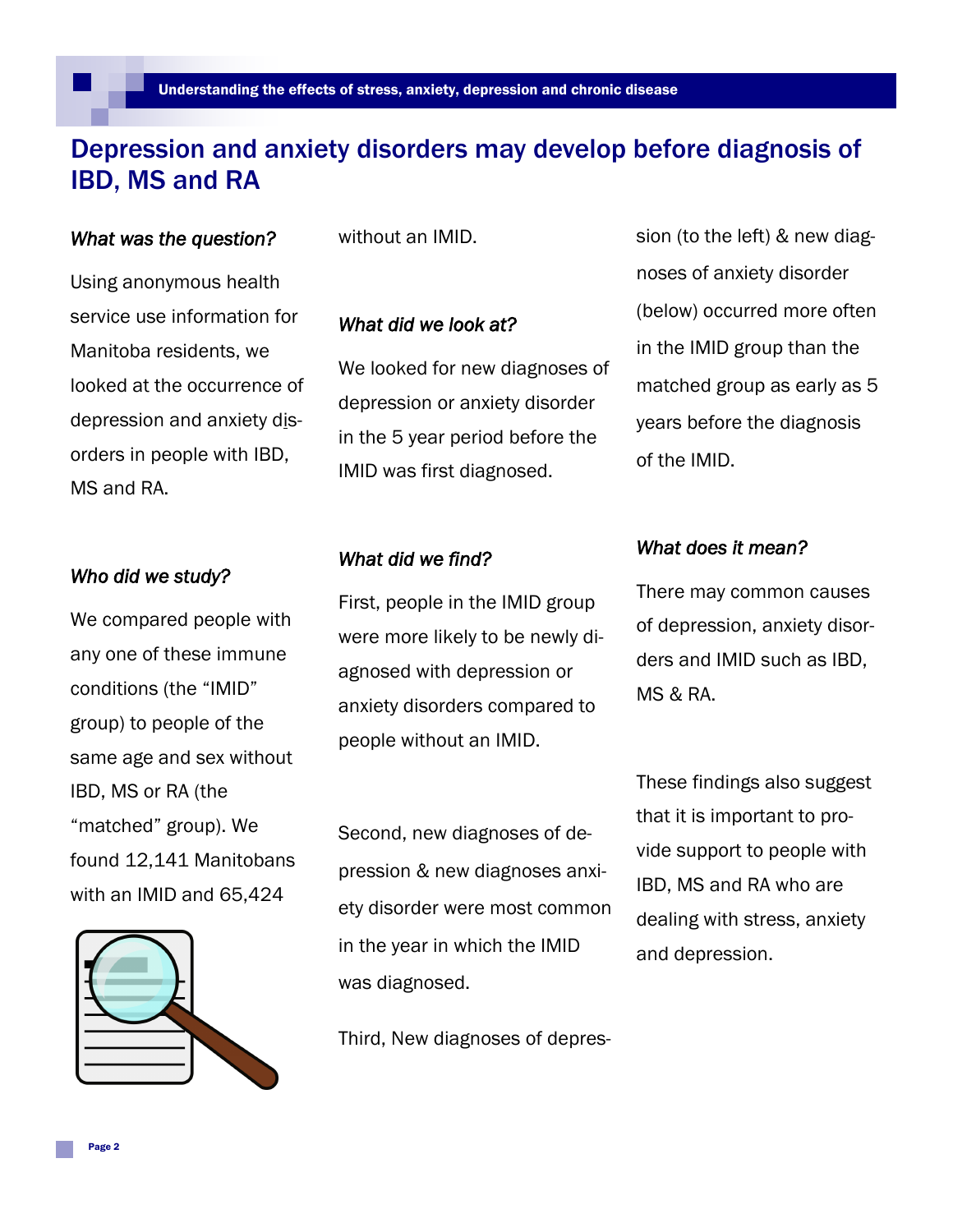## Meet the research team: Dr. Renee El-Gabalawy

#### *Where are you from?*

...New Brunswick, but I grew up in Manitoba. Now I am an Assistant Professor in the Departments of Clinical Health Psychology and Anesthesia & Perioperative Medicine at the University of Manitoba.

#### *learn from this study?*

...I am excited about better understanding the relationship between anxiety and trauma-related disorders and inflammatory conditions, particularly rheumatoid arthritis. I hope learn about factors related to improving care for people

with mental and physical health conditions.

### *What other research are you involved in?*

My research aims at understanding anxiety and trauma-related disorders related to major health events such as major surgery and chronic pain.



Renee El-Gabalawy, PhD

*What do you hope to* 

## Meet the research team: Christiane Whitehouse, PhD student

#### *Where are you from?*

... Born and raised in the Maritimes outside of Halifax.

#### *What are you studying?*

I am currently completing my PhD in clinical psychology, specializing in neuropsychology. Neuropsychology looks at the relationship between our brain and our thinking abilities (such as memory).

### *What other research are you involved in?*

In addition to this study, I am involved with research in Nova Scotia taking place at an MS Clinic.

We are interested in how thinking abilities (such as memory and the ability to pay attention) are affected in people living with MS, and whether we can

predict who will go on to develop problems with these thinking abilities in the future.

I am also doing similar work with people who have experienced a stroke or traumatic brain injury.



Christiane Whitehouse, BSc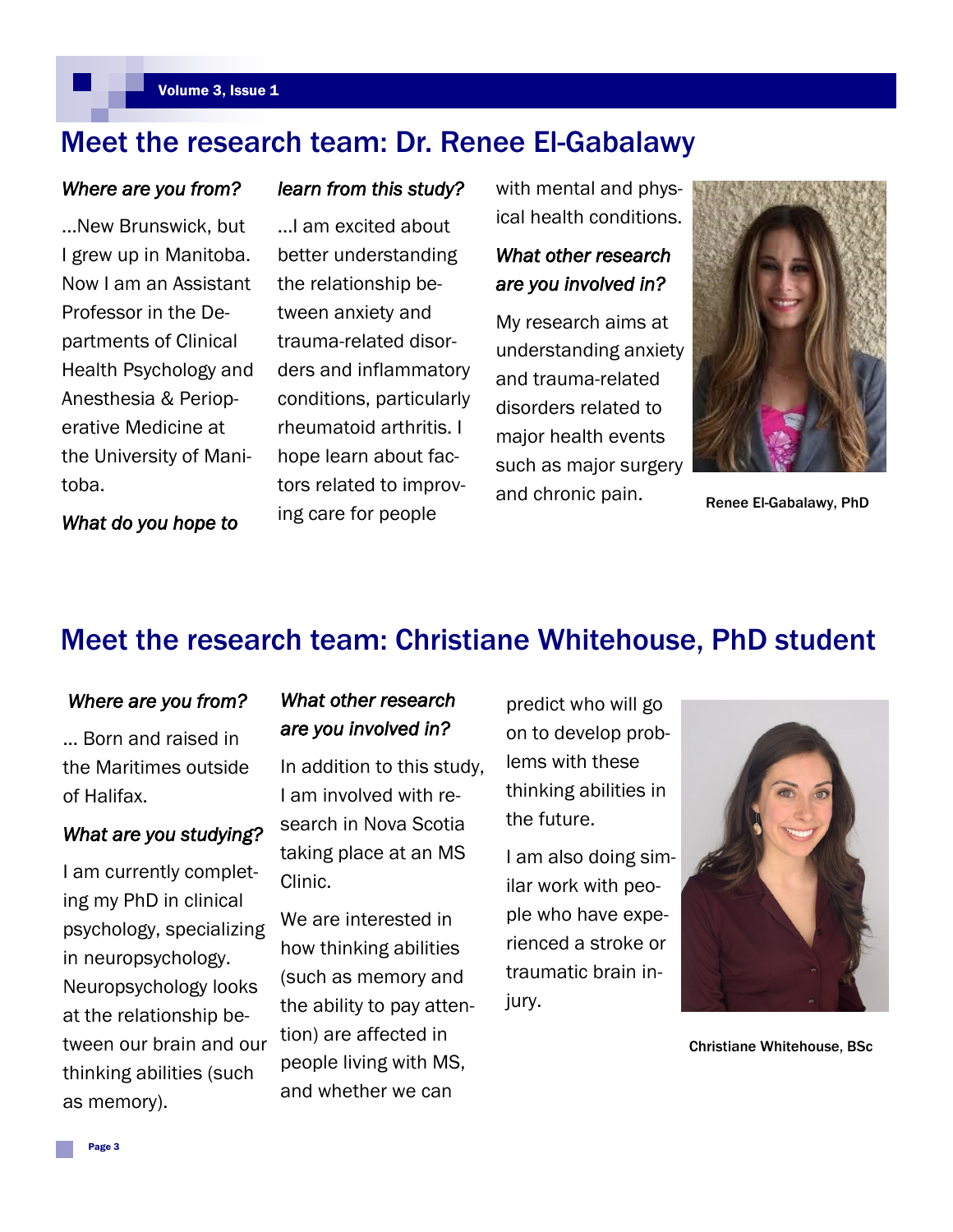## Findings on Cognitive Function in the IMID Study: Christiane Whitehouse

### *What question were you trying to answer?*

I wanted to look at the relationship of symptoms of anxiety and depression on cognition (e.g. memory, attention). Specifically, I wanted to learn if the effects of depression and anxiety on cognition were different in people with IBD, MS, and RA, and people without any of these conditions.

## *What aspects of cognition did you look at?*

I looked at several areas including processing

speed (how quickly people do a mental task), working memory (the ability to remember and use relevant information while doing an activity), and verbal learning.

#### *What did you find?*

About 5% of the population would be expected to have low scores on cognitive tests (dotted line in figure below). People with MS had more difficulty with cognition than the other groups. This was consistent with what we know about the effects of MS on the

brain. We also found that more people with IBD & RA, depression & anxiety had more difficulties than expected. The findings about people with IBD & RA have not been explored in detail in previous research.

In all groups, greater symptoms of anxiety and depression were associated with greater difficulties with processing speed.



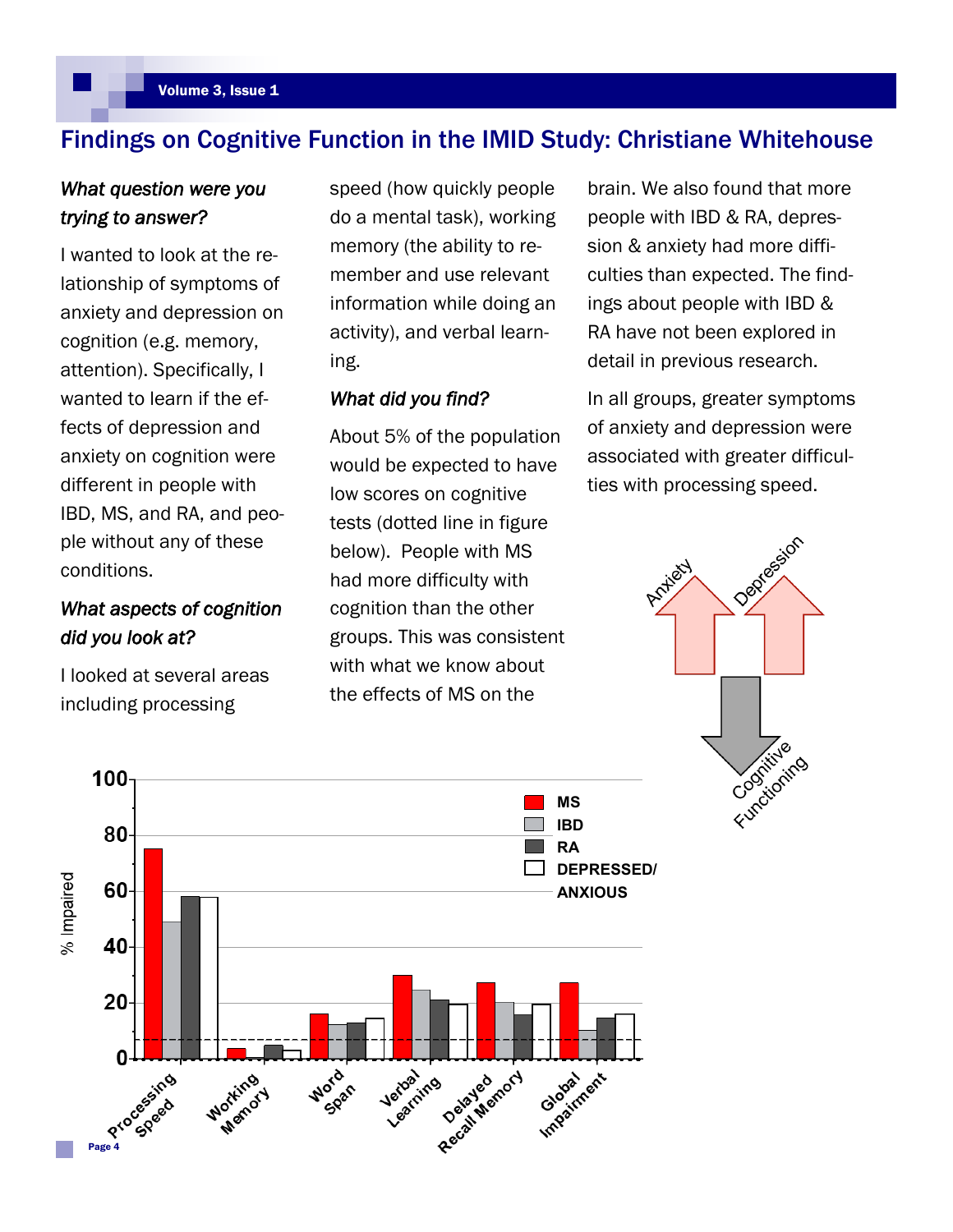# Yoga to help with stress and mood?

Researchers in Sweden & the United States reviewed published clinical trials that had tested the effects of yoga on stress and mood. Pascoe *et al.* J Psychiatric Research 2015;68:270-282

## *What are the principles of yoga?*

All forms of yoga have common features. These include: controlled breathing, use of physical postures, and use of meditative techniques.

### *What studies did they find?*

They identified 24 randomized controlled trials which tested a yoga-based intervention. To be included the studies had to include biological measures of stress which would help to explain why yoga could have beneficial effects on mood.

Some of the studies enrolled healthy volunteers. Others enrolled people with chronic medical conditions.

#### *What did the studies show?*

The authors concluded that the studies provided preliminary evidence that yoga reduced levels of cortisol (a "stress" hormone), reduced activation of the sympathetic nervous system ( ), decreased stress and improved mood. The benefits seemed to be higher if more hours of yoga were practiced. More studies are needed to fully understand the biological effects of yoga.